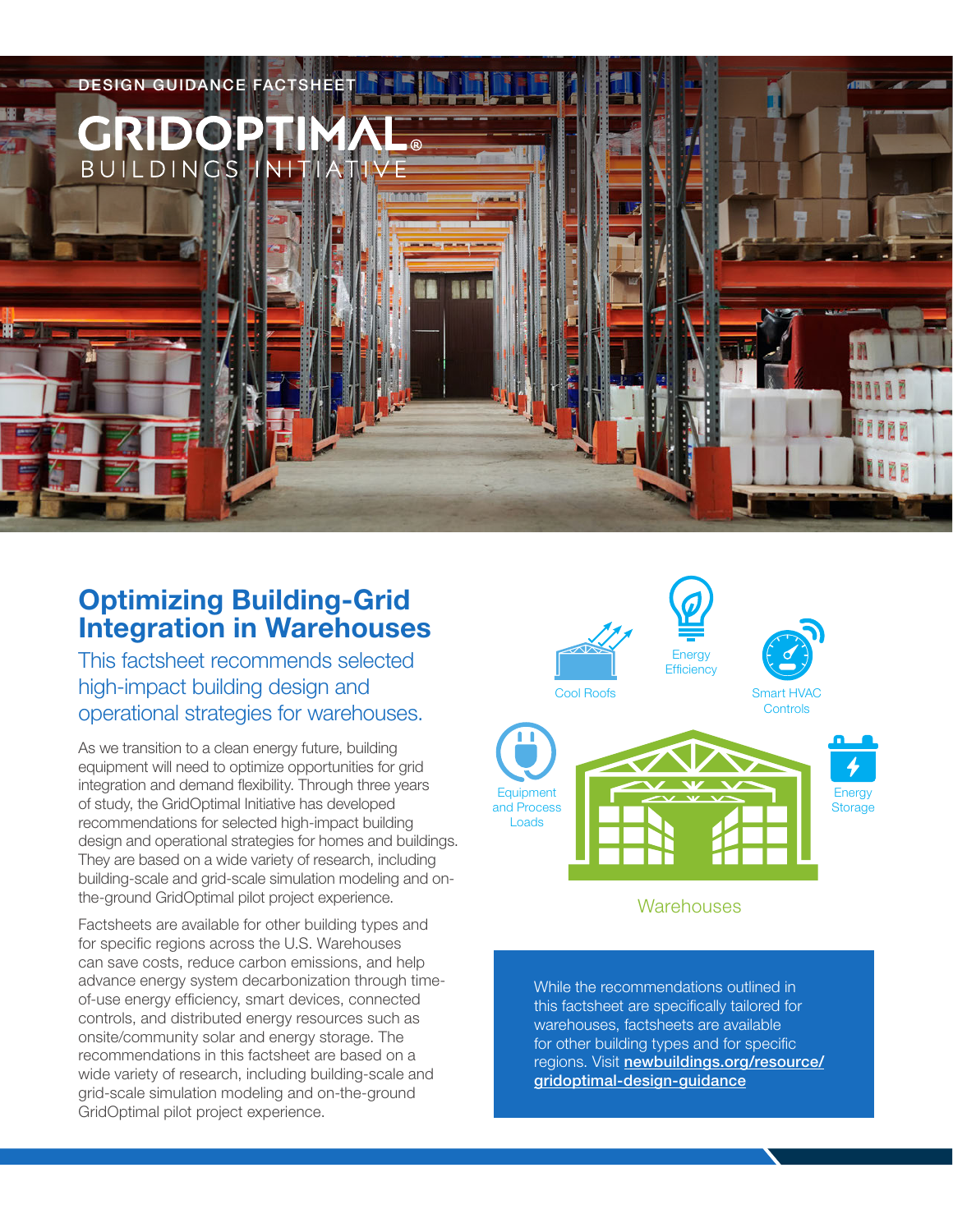## Top 5 GridOptimal Building Design and Operation Strategies:

#### **Warehouses**

Efficiency and demand flexibility strategies have widely varying impacts across multiple building types, climates, and grid paradigms. High-impact strategies like these can deliver time of-use energy efficiency and demand flexibility while minimizing or avoiding occupant disruption.



#### **Energy efficiency.** Envelope measures like insulation, air-sealing, high-performance windows, and mechanical systems (HVAC and water heating) offer both yearround savings and peak demand reduction during times of high grid demand and carbon emissions. Energy efficiency is an enabler and often an impact multiplier for demand flexibility.

**Energy storage.** Both battery electric and thermal (e.g., ice, hot water) storage systems can enable load shifting away from high-cost, high-carbon hours. Key benefits include energy cost savings, emissions reductions, and resilient operations. Co-optimize schedules to achieve cost, emissions, and resiliency benefits, and specify grid-integrated communications.



**Cool roofs.** Buildings with low floor area ratios tend to have expansive roofs. Cool roofs that reflect direct sunlight can greatly reduce heat gain and therefore HVAC cooling load. This mitigated cooling load peaks in the late afternoon: often high-cost, high-carbon hours.



#### **Smart HVAC controls.**

Temperature setpoint and schedule adjustments such as setbacks, precooling, and preheating can deliver peak demand savings and shift load toward low-cost, lowcarbon hours. Communications standards such as OpenADR 2.0b enable current and future participation in demand response and similar programs.



#### **Equipment and process loads.**

Buildings with substantial process loads or equipment loads may be able to modify their typical daily energy demand profiles with simple scheduling and planning. Charging batteries, pumping fluids, pressurizing tanks, and other processes can often be shifted by several hours away from high-cost and high-carbon hours with no operational cost.

## Where the Energy Goes: Typical Warehouse End-Use Demand Profiles

To find the highest-impact opportunities for time-of-use energy efficiency and demand flexibility, identify key hours in terms of energy cost, carbon, and/or overall grid net load, then search for opportunities when those times overlap with high building demand.

These charts show typical summer and winter demand profiles for a warehouse in a hot climate (zone 2A) and a cold climate (zone 6A).

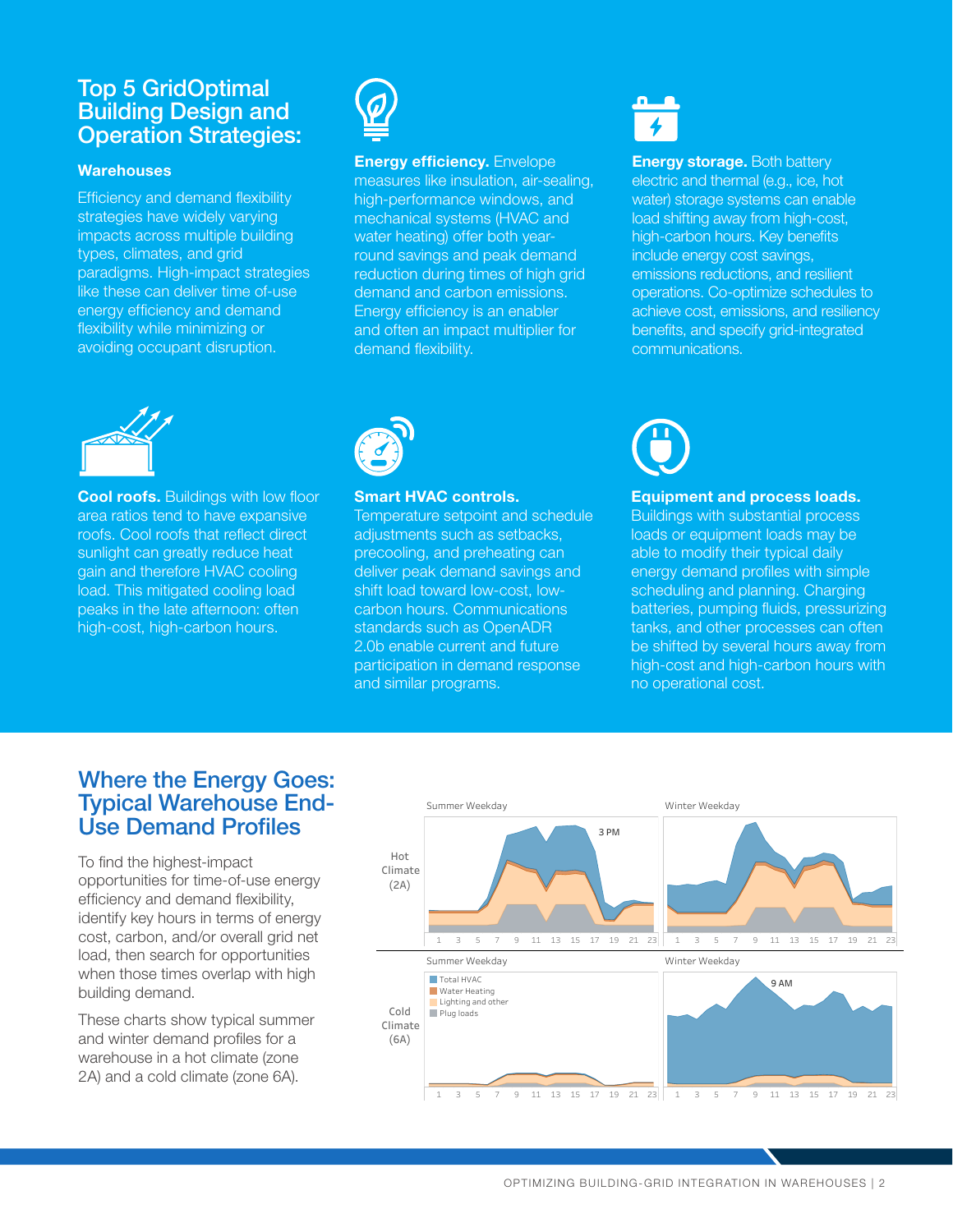# Designing for the Local Grid

Across the nation and the world, electricity grids are changing fast, and variable wind and solar are the fastest-growing resources. There are many pathways to decarbonization, and which resources are dominant at the regional level impacts both rate structures and carbon emissions patterns. Broadly, most regions can be considered either solar, wind, hydro, or fossil-heavy (in reality, all grids use a unique mix of resources; this framework is intended mainly for at-a-glance comparisons).

In general, buildings should seek to **minimize demand during the highest net load hours** on the grid and **shift load toward periods of low net demand.** High net load occurs when less renewable energy is on the grid—often evenings in summer. The times of low net load vary depending on the local grid conditions. Buildings can co-optimize targeted energy efficiency and flexibility strategies to achieve both cost savings and carbon emissions reductions by considering both their cost and carbon implications; the GridOptimal Buildings LEED Credit calculator spreadsheet can help designers evaluate these impacts.





**Solar-Heavy:** PV panels produce more energy during midday hours, but grid peak demand often comes later in the day, especially in summer. Consider strategies that enable the building to shift energy away from morning and evening and toward 10am-2pm, such as grid-integrated heat pump water heaters and batteries. Target energy storage duration of 2-8 hours.

**Wind-Heavy:** Onshore wind in many locations tends to be stronger at night; offshore wind tends to be stronger during the day. Day to day variability can be high: prioritize demand flexibility. Consider strategies to leverage abundant, clean daytime and/or overnight energy for use during afternoons and evenings, with energy storage durations in the 8-16 hour range.

#### **Fossil/Nuclear-Heavy:**

Emissions are typically highest during grid system peak demand hours but often remain relatively high during off-peak hours. Overnight and baseload hours may be very carbon-intensive (coal) or lower-carbon (nuclear). Focus on deep energy efficiency and target demand flexibility during grid peak hours, typically during summer afternoons and evenings.



#### **Hydro-Heavy:**

Abundant clean energy is available during spring and early summer months as snow melts and rivers run high but limited during summer and fall. Large dams offer grid balancing and buffering ability to minimize electricity demand and supply variability. Electrification offers high carbon savings impacts. Target energy efficiency and demand reduction during summer afternoons.